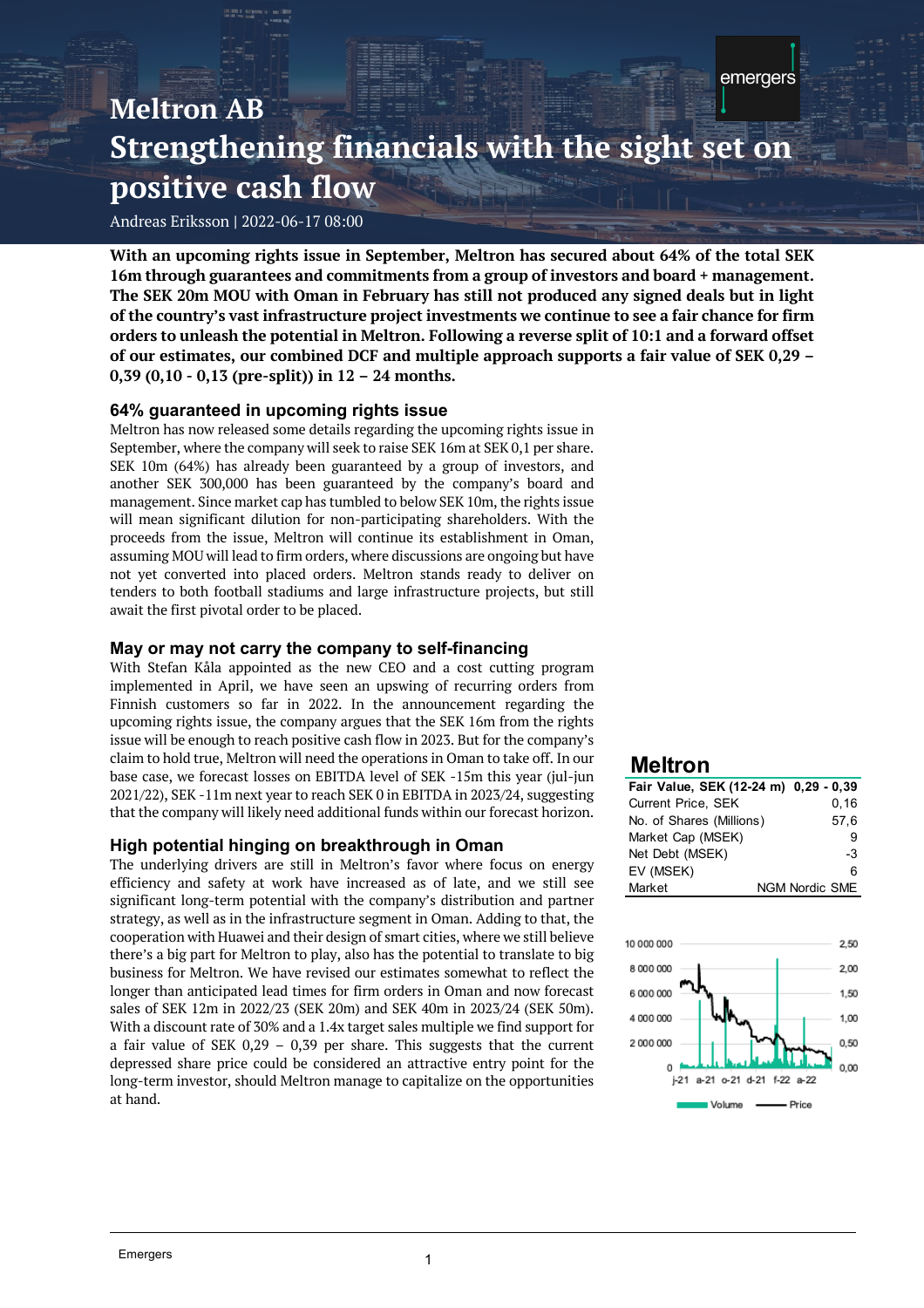| <b>MSEK</b>         | 19/20    | 20/21   | 21/22E   | 22/23E   | 23/24E    |
|---------------------|----------|---------|----------|----------|-----------|
| Revenue             | 3        | 6       | 7        | 12       | 40        |
| <b>EBITDA</b>       | $-18$    | $-18$   | $-15$    | $-11$    | 0         |
| EBIT                | $-21$    | $-22$   | $-25$    | $-15$    | $-5$      |
| <b>EPS Adjusted</b> | $-0, 14$ | $-0.09$ | $-0, 11$ | $-0,07$  | $-0,02$   |
| Sales Growth, %     | 195%     | 81%     | 30%      | 62%      | 233%      |
| EBITDA Margin, %    | -556%    | $-318%$ | -208%    | $-94%$   | $-1%$     |
| EBIT Margin, %      | $-667%$  | $-380%$ | -336%    | $-128%$  | $-12%$    |
| EV/Sales            | 11.04    | 8,25    | 6.35     | 3.93     | 1,18      |
| EV/EBITDA           | $-1,99$  | $-2,60$ | $-3,05$  | $-4, 17$ | $-110,98$ |
| EV/EBIT             | $-1,65$  | $-2,17$ | $-1,89$  | $-3,08$  | $-10,20$  |
| P/E                 | $-1,33$  | $-1,82$ | $-1,40$  | $-2,28$  | $-7,93$   |

Source: Emergers